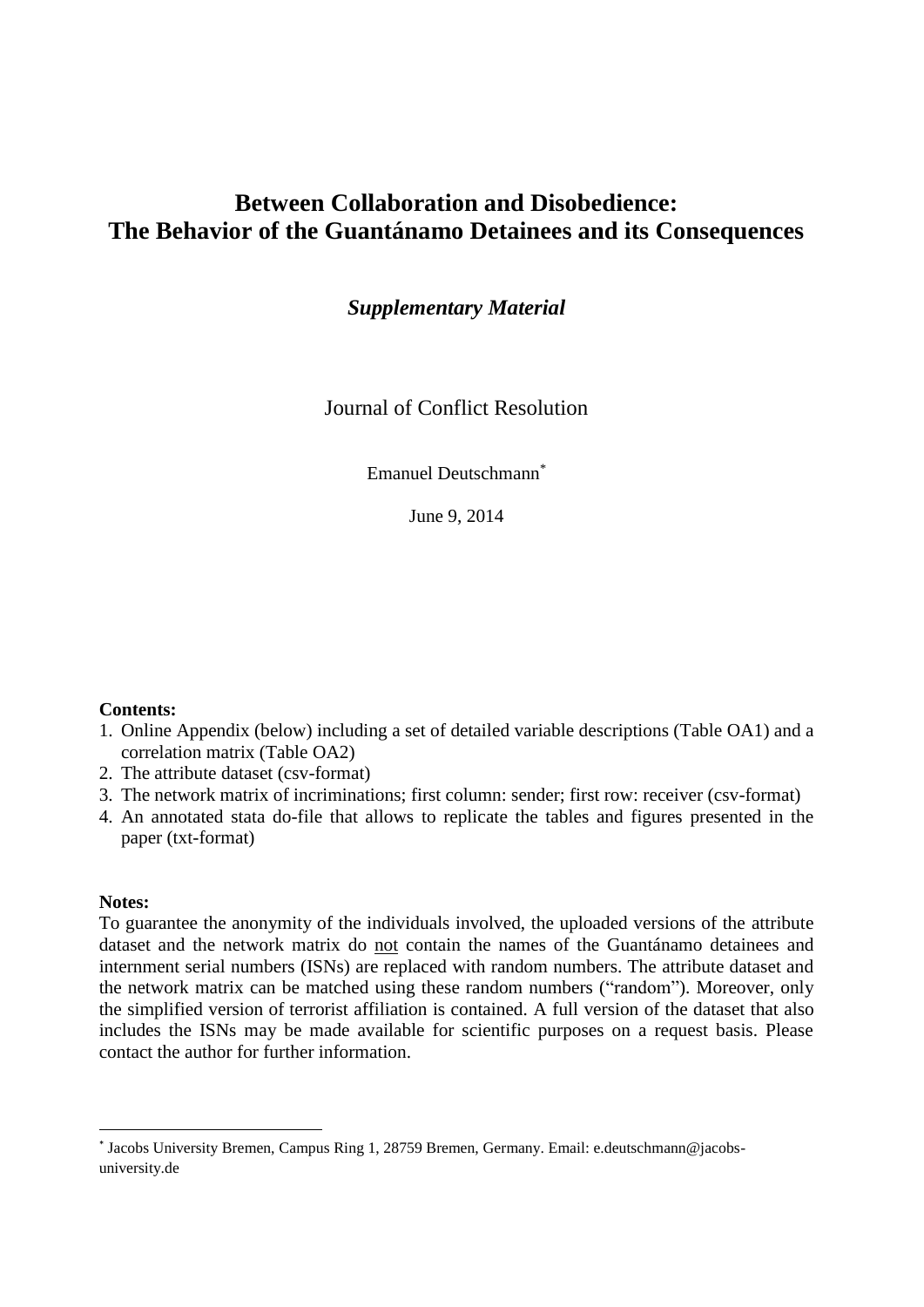# **Online Appendix**

### **Table OA1. List of attribute variables**

| $N_2$          | <b>Name</b>                     | Abbrev.   | <b>Description</b>                                                    |                               |                                   |  |  |  |  |  |  |
|----------------|---------------------------------|-----------|-----------------------------------------------------------------------|-------------------------------|-----------------------------------|--|--|--|--|--|--|
| $\mathbf{1}$   | <b>Internment Serial Number</b> | isn       | Each detainee at Guantánamo has a unique internment serial number.    |                               |                                   |  |  |  |  |  |  |
| $\overline{2}$ | Name                            | name      | The name of the detainee (aliases are ignored).                       |                               |                                   |  |  |  |  |  |  |
| $\overline{3}$ | Country of birth                | sbcountry | The country of birth of the detainee.                                 |                               |                                   |  |  |  |  |  |  |
|                |                                 |           | $1=AF$ (Afghanistan)                                                  | $20=IZ$ (Iraq)                | 39=SW (Sweden)<br>$40=SY$ (Syria) |  |  |  |  |  |  |
|                |                                 |           | $2 = AG$ (Algeria)                                                    | $21=JO$ (Jordan)              |                                   |  |  |  |  |  |  |
|                |                                 |           | 3=AJ (Aserbaijan)                                                     | $22=KE$ (Kenya)               | 41=TI (Tajikistan)                |  |  |  |  |  |  |
|                |                                 |           | $4 = AS$ (Australia)                                                  | 23=KU (Kuwait)                |                                   |  |  |  |  |  |  |
|                |                                 |           | 5=BA (Bahrain)                                                        | 24=KZ (Kazachstan)            |                                   |  |  |  |  |  |  |
|                |                                 |           | $6 = BE$ (Belgium)                                                    | 44=TX (Turkmenistan)          |                                   |  |  |  |  |  |  |
|                |                                 |           | $7 = BG$ (Bangladesh)                                                 | $45 = TZ$ (Tanzania)          |                                   |  |  |  |  |  |  |
|                |                                 |           | 8=BK (Bosnia & Herzigovina)                                           | 46=UAE (United Arab Emirates) |                                   |  |  |  |  |  |  |
|                |                                 |           | 9=CA (Canada)                                                         | 28=MV (Maldives)              | $47 = UG$ (Uganda)                |  |  |  |  |  |  |
|                |                                 |           | $10=CD$ (Chad)                                                        | 29=MY (Malaysia)              | 48=ZU (Uzbekistan)                |  |  |  |  |  |  |
|                |                                 |           | 11=CH (China)                                                         | $30=NG$ (Niger)               | 49=YM (Yemen)                     |  |  |  |  |  |  |
|                |                                 |           | 12=DE (Denmark)                                                       | 31=GZ/WB/WE (Palestine)       | $50=ZA$ (Zambia)                  |  |  |  |  |  |  |
|                |                                 |           | $13 = EG (Egypt)$                                                     | 32=PK (Pakistan)              | $51 = LE$ (Lebanon)               |  |  |  |  |  |  |
|                |                                 |           | 14=ET (Ethiopia)                                                      | $33=QA (Qatar)$               | 52=GM (Germany)                   |  |  |  |  |  |  |
|                |                                 |           | 15=FR (France)                                                        | 34=RS/RU (Russia)             | 53=DJ (Djibouti)                  |  |  |  |  |  |  |
|                |                                 |           | 16=GB (Great Britain)                                                 | 54=DU (Dubai)                 |                                   |  |  |  |  |  |  |
|                |                                 |           | $17 = ID$ (Indonesia)                                                 | 36=SO (Somalia)               | 55=GA (Gambia)                    |  |  |  |  |  |  |
|                |                                 |           | $18=IR$ (Iran)                                                        | $37 = SP(Spain)$              | 56=GG (Georgia)                   |  |  |  |  |  |  |
|                |                                 |           | $19=IT$ (Italy)                                                       | 57=MX (Mexico)                |                                   |  |  |  |  |  |  |
|                |                                 |           |                                                                       |                               | 58=TH (Thailand)                  |  |  |  |  |  |  |
| 4              | Nationality                     | snat      | The nationality of the detainee. Same coding as for country of birth. |                               |                                   |  |  |  |  |  |  |
| 5              | Year of birth                   | byear     | The year of birth of the detainee.                                    |                               |                                   |  |  |  |  |  |  |
| 6              | Capture year                    | cyear     | The year the detainee was captured by US or other forces.             |                               |                                   |  |  |  |  |  |  |
| $\overline{7}$ | Transfer year                   | tyear     | The year the detainee was transferred to Guantánamo.                  |                               |                                   |  |  |  |  |  |  |

8 DAB year ryear The year from which the Detainee Assessment Brief dates.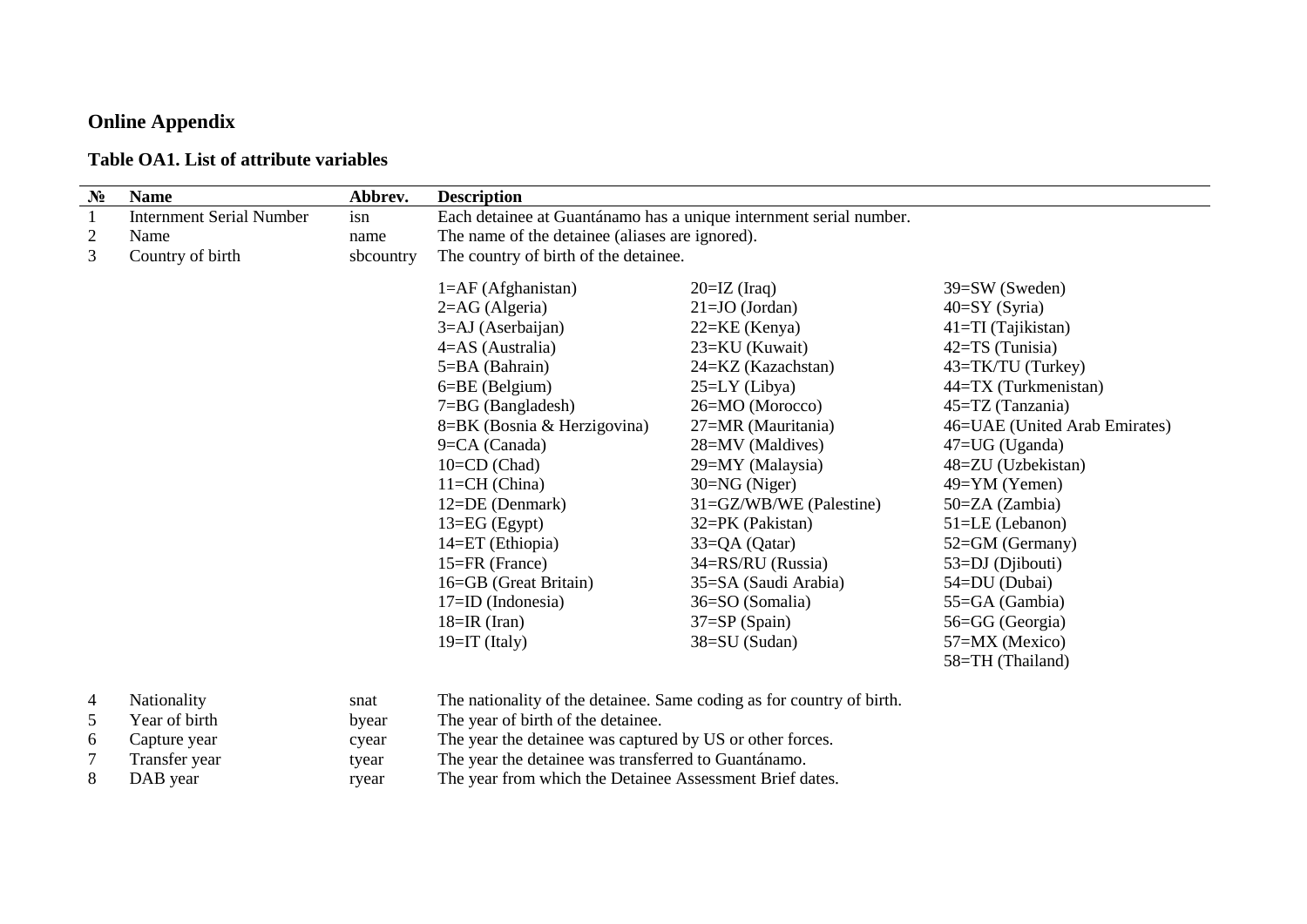| 9  | Health status          | health | The health status of the detainee.                                                                     | Used to create "Bad health": |               |  |  |  |  |  |
|----|------------------------|--------|--------------------------------------------------------------------------------------------------------|------------------------------|---------------|--|--|--|--|--|
|    |                        |        | $l = poor$                                                                                             |                              | $1 = yes$     |  |  |  |  |  |
|    |                        |        | $2$ =medium                                                                                            |                              |               |  |  |  |  |  |
|    |                        |        | 3=overall good with stable chronic medical problems (often denotes a latent                            |                              |               |  |  |  |  |  |
|    |                        |        | tuberculosis infection)                                                                                | $0=no$                       |               |  |  |  |  |  |
|    |                        |        | 4=overall good                                                                                         |                              |               |  |  |  |  |  |
|    |                        |        | $5 = \text{good}$                                                                                      |                              |               |  |  |  |  |  |
| 10 | Release recommendation | recom  | The type of release recommendation.                                                                    | Binary version:              |               |  |  |  |  |  |
|    |                        |        | 9=transfer out of DoD control (TRO)                                                                    |                              |               |  |  |  |  |  |
|    |                        |        | $0 =$ release                                                                                          |                              |               |  |  |  |  |  |
|    |                        |        | 1=release or transfer to the control of another government (TR)                                        |                              |               |  |  |  |  |  |
|    |                        |        | 2=transfer to the control of another government                                                        |                              |               |  |  |  |  |  |
|    |                        |        | 3=transfer to the control of another government with conditions (TWC)                                  |                              | $1 =$ release |  |  |  |  |  |
|    |                        |        | 4=transfer to the control of another government for continued detention (TRCD)                         |                              |               |  |  |  |  |  |
|    |                        |        | 5=continued detention under DoD control but possible transfer                                          |                              |               |  |  |  |  |  |
|    |                        |        | out of DoD control if continued detention and access to detainee                                       |                              |               |  |  |  |  |  |
|    |                        |        | and/or exploited intelligence is guaranteed                                                            |                              |               |  |  |  |  |  |
|    |                        |        | 6=continued detention under DoD Control (CD) _____                                                     | 0=stay at Guantámamo         |               |  |  |  |  |  |
| 11 | Threat risk            | risk   | The assessed future threat risk.                                                                       |                              |               |  |  |  |  |  |
|    |                        |        | $0 = no$                                                                                               |                              |               |  |  |  |  |  |
|    |                        |        | 1=low/moderate                                                                                         |                              |               |  |  |  |  |  |
|    |                        |        | $2$ =medium                                                                                            |                              |               |  |  |  |  |  |
|    |                        |        | $3 = high$                                                                                             |                              |               |  |  |  |  |  |
| 12 | Risk from detention    | drisk  | The assessed risk from the detention perspective.                                                      |                              |               |  |  |  |  |  |
|    | perspective            |        | 0=no/ "has been cooperative"                                                                           |                              |               |  |  |  |  |  |
|    |                        |        | 1=low/ moderate/ "has been generally cooperative"                                                      |                              |               |  |  |  |  |  |
|    |                        |        | $2$ =medium                                                                                            |                              |               |  |  |  |  |  |
|    |                        |        | 3=high/ "has been non-compliant"                                                                       |                              |               |  |  |  |  |  |
| 13 | Intelligence value     | intel  | The assessed intelligence value.                                                                       |                              |               |  |  |  |  |  |
|    |                        |        | $0 = no$<br>1=low/moderate                                                                             |                              |               |  |  |  |  |  |
|    |                        |        |                                                                                                        |                              |               |  |  |  |  |  |
|    |                        |        | $2$ =medium<br>$3 = high$                                                                              |                              |               |  |  |  |  |  |
|    |                        |        |                                                                                                        |                              |               |  |  |  |  |  |
| 14 | <b>EC</b> status       | ecstat | The Enemy Combatant status. The US Deputy Secretary of Defense defines an EC as "Any person that US or |                              |               |  |  |  |  |  |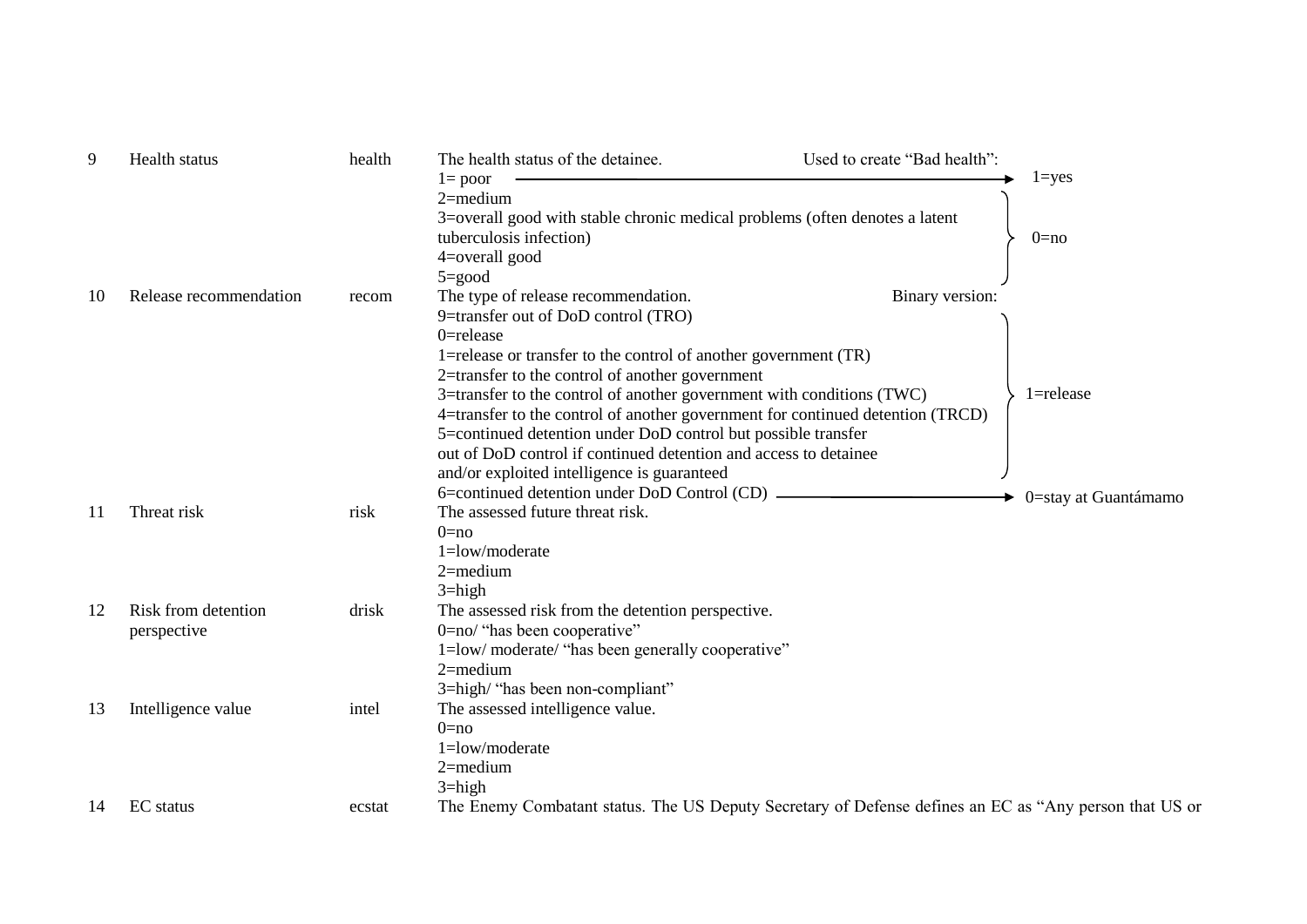|    |                                                       |             | 1=remains an EC                                                                                                                  | allied forces could properly detain under the laws and customs of war. For purposes of the war on terror, an<br>enemy combatant includes, but is not necessarily limited to, a member or agent of Al Qaeda, Taliban, or<br>another international terrorist organization against which United States is engaged in an armed conflict." (cited<br>in Schmitt & Pejic 2007: 343)<br>0=not an $EC/$ no longer an $EC$ |  |  |  |  |
|----|-------------------------------------------------------|-------------|----------------------------------------------------------------------------------------------------------------------------------|-------------------------------------------------------------------------------------------------------------------------------------------------------------------------------------------------------------------------------------------------------------------------------------------------------------------------------------------------------------------------------------------------------------------|--|--|--|--|
|    |                                                       |             |                                                                                                                                  | 9=cannot recertify the detainee's enemy combatant status with the currently available information                                                                                                                                                                                                                                                                                                                 |  |  |  |  |
| 15 | Hunger strike                                         | vtf         |                                                                                                                                  | The number of reported times someone has been on hunger strike (i.e., Voluntary Total Fast, VTF). Is used to<br>create a binary hunger strike variable $(1 = yes)$ .                                                                                                                                                                                                                                              |  |  |  |  |
| 16 | <b>Reports of Disciplinary</b><br>Infraction (RDI)    | rdi         |                                                                                                                                  | The number of Reports of Disciplinary Infraction. No official definition available.                                                                                                                                                                                                                                                                                                                               |  |  |  |  |
| 17 | <b>Assaults</b>                                       | assault     |                                                                                                                                  | The number of reported assaults against JTF-GTMO personnel.                                                                                                                                                                                                                                                                                                                                                       |  |  |  |  |
| 18 | Areas of potential<br>exploitation (APE)              | ape         | The number of reported potential areas of exploitation. If sub-categories are given, the number of subcategories<br>are counted. |                                                                                                                                                                                                                                                                                                                                                                                                                   |  |  |  |  |
| 19 | Capture country                                       | sccountry   |                                                                                                                                  | The country where a detainee was captured. Same coding as for country of birth.                                                                                                                                                                                                                                                                                                                                   |  |  |  |  |
| 20 | Previous areas of potential<br>exploitation (pre-APE) | preape      | The number of areas of potential exploitation at the time the detainee was transferred to Guantánamo.                            |                                                                                                                                                                                                                                                                                                                                                                                                                   |  |  |  |  |
| 21 | Terrorist organization                                | affiliation | Affiliation with the following organizations. (0=no affiliation).                                                                |                                                                                                                                                                                                                                                                                                                                                                                                                   |  |  |  |  |
|    | affiliation                                           |             | AB                                                                                                                               | Al Birr; also called LAB (Lajnat Al Birr) and LBI (Lajnat Al-Birr Al-Islami)                                                                                                                                                                                                                                                                                                                                      |  |  |  |  |
|    |                                                       |             | <b>AIAI</b>                                                                                                                      | al-Ittihad al-Islami                                                                                                                                                                                                                                                                                                                                                                                              |  |  |  |  |
|    |                                                       |             | AQ                                                                                                                               | Al-Qaeda                                                                                                                                                                                                                                                                                                                                                                                                          |  |  |  |  |
|    |                                                       |             | AW                                                                                                                               | Al Wafa                                                                                                                                                                                                                                                                                                                                                                                                           |  |  |  |  |
|    |                                                       |             | <b>ACM</b>                                                                                                                       | <b>Anti-Coalition Militia</b>                                                                                                                                                                                                                                                                                                                                                                                     |  |  |  |  |
|    |                                                       |             | <b>CIC</b>                                                                                                                       | <b>Council of Islamic Courts</b>                                                                                                                                                                                                                                                                                                                                                                                  |  |  |  |  |
|    |                                                       |             | EAAQ                                                                                                                             | East Africa Al-Qaeda                                                                                                                                                                                                                                                                                                                                                                                              |  |  |  |  |
|    |                                                       |             | EIJ                                                                                                                              | Egyptian Islamic Jihad                                                                                                                                                                                                                                                                                                                                                                                            |  |  |  |  |
|    |                                                       |             | <b>ETIM</b>                                                                                                                      | East Turkistan Islamic Movement                                                                                                                                                                                                                                                                                                                                                                                   |  |  |  |  |
|    |                                                       |             | <b>GIA</b>                                                                                                                       | Algerian Armed Islamic Group                                                                                                                                                                                                                                                                                                                                                                                      |  |  |  |  |
|    |                                                       |             | <b>GSPC</b>                                                                                                                      | Salafist Group for Preaching and Combat (Tier 1 terrorist group)                                                                                                                                                                                                                                                                                                                                                  |  |  |  |  |
|    |                                                       |             | <b>HIG</b>                                                                                                                       | Hezn-e-Islami                                                                                                                                                                                                                                                                                                                                                                                                     |  |  |  |  |
|    |                                                       |             | <b>HIF</b>                                                                                                                       | Al Haramayn Islamic Foundation                                                                                                                                                                                                                                                                                                                                                                                    |  |  |  |  |
|    |                                                       |             | <b>HUJI</b>                                                                                                                      | Harakat Ul Jihad Al Islami                                                                                                                                                                                                                                                                                                                                                                                        |  |  |  |  |
|    |                                                       |             | <b>HUM</b>                                                                                                                       | Harkat-Ul-Mujahadeen                                                                                                                                                                                                                                                                                                                                                                                              |  |  |  |  |
|    |                                                       |             | <b>IIRO</b>                                                                                                                      | International Islamic Relief Organization                                                                                                                                                                                                                                                                                                                                                                         |  |  |  |  |
|    |                                                       |             | <b>IMT</b>                                                                                                                       | Islamic Movement of Tajikistan                                                                                                                                                                                                                                                                                                                                                                                    |  |  |  |  |
|    |                                                       |             | <b>IMU</b>                                                                                                                       | Islamic Movement of Uzbekistan                                                                                                                                                                                                                                                                                                                                                                                    |  |  |  |  |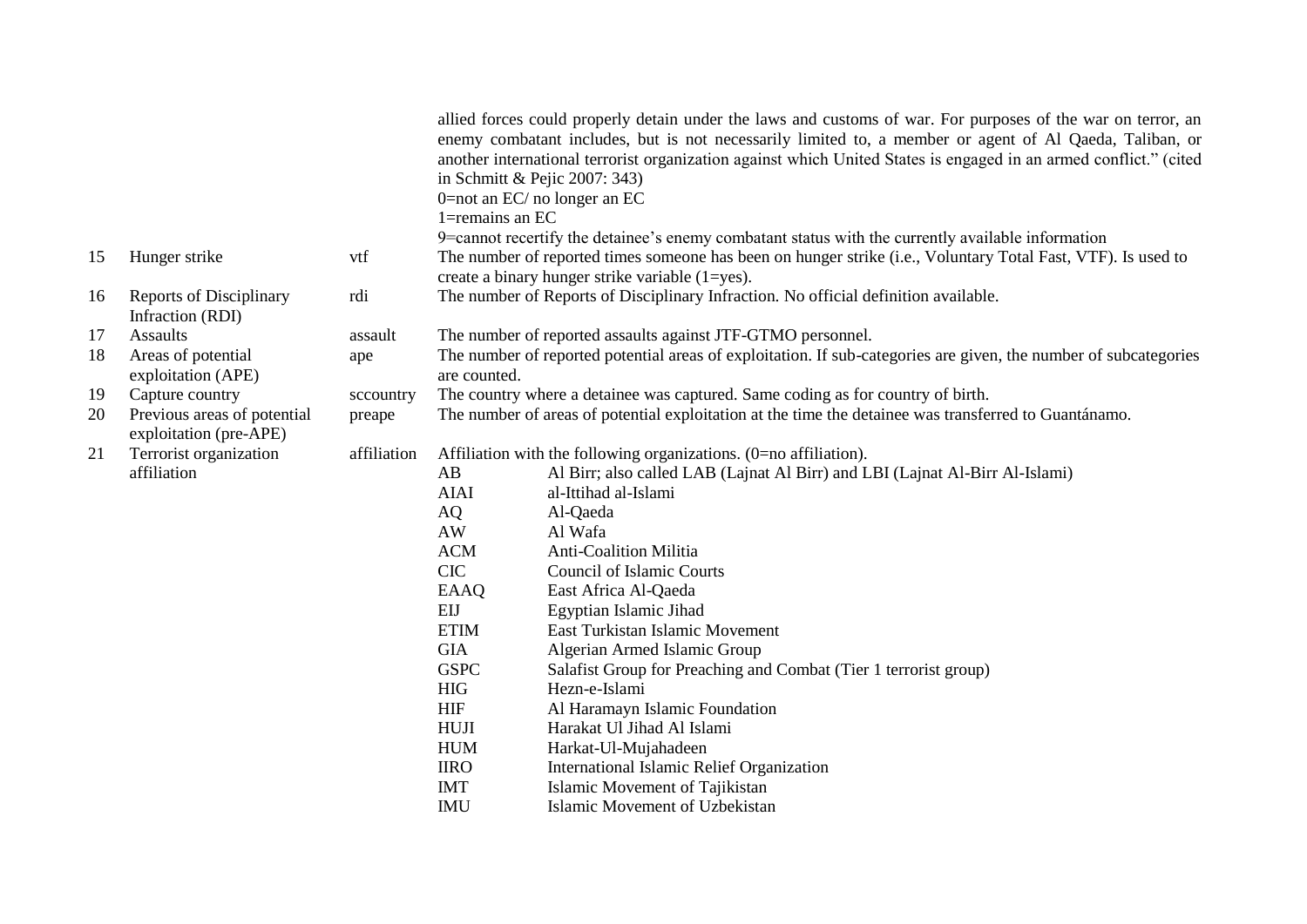|    |                                 |       | <b>IPK</b>                                                                                                    | Islamic Party of Kenya                                                                    |  |  |  |  |
|----|---------------------------------|-------|---------------------------------------------------------------------------------------------------------------|-------------------------------------------------------------------------------------------|--|--|--|--|
|    |                                 |       | <b>JEM</b>                                                                                                    | Jaish-E-Mohammed                                                                          |  |  |  |  |
|    |                                 |       | <b>JT</b>                                                                                                     | Jama'at Tablighi                                                                          |  |  |  |  |
|    |                                 |       | <b>KJRC</b>                                                                                                   | Kuwaiti Joint Relief Committee                                                            |  |  |  |  |
|    |                                 |       | <b>LIFG</b>                                                                                                   | Libyan Islamic Fighting Group                                                             |  |  |  |  |
|    |                                 |       | <b>LT</b>                                                                                                     | Lashkar-E-Tayyiba                                                                         |  |  |  |  |
|    |                                 |       | MB                                                                                                            | <b>Muslim Brotherhood</b>                                                                 |  |  |  |  |
|    |                                 |       | <b>MIFG</b>                                                                                                   | Moroccan Islamic Fighting Group, Harakat al-Moukatila Salifia al-Maghrib until 1995; also |  |  |  |  |
|    |                                 |       |                                                                                                               | called GICM                                                                               |  |  |  |  |
|    |                                 |       | <b>NAEN</b>                                                                                                   | North African Extremist Network                                                           |  |  |  |  |
|    |                                 |       | TB                                                                                                            | Taliban                                                                                   |  |  |  |  |
|    |                                 |       | <b>TCG</b>                                                                                                    | <b>Tunisian Combatant Group</b>                                                           |  |  |  |  |
|    |                                 |       | <b>UOM</b><br>Union of Mujahideen                                                                             |                                                                                           |  |  |  |  |
|    |                                 |       | Simplified version:                                                                                           |                                                                                           |  |  |  |  |
|    |                                 |       | $0$ =no affiliation                                                                                           |                                                                                           |  |  |  |  |
|    |                                 |       | $1 = AQ$                                                                                                      |                                                                                           |  |  |  |  |
|    |                                 |       | $2=TB$                                                                                                        |                                                                                           |  |  |  |  |
|    |                                 |       | $3 = AQ & B$                                                                                                  |                                                                                           |  |  |  |  |
|    |                                 |       | 4=Other Organizations                                                                                         |                                                                                           |  |  |  |  |
|    |                                 |       | NB: Category 2 of the simplified version contains detainees who are assessed to be affiliated with the TB and |                                                                                           |  |  |  |  |
|    |                                 |       | other organizations as well. In the version that is used in the regression models, category 3 is merged with  |                                                                                           |  |  |  |  |
|    |                                 |       | category 1.                                                                                                   |                                                                                           |  |  |  |  |
| 22 | Closeness to UBL                | ublbg | The closeness to Usama Bin Laden.                                                                             |                                                                                           |  |  |  |  |
|    |                                 |       | 0=no or distant affiliation with UBL                                                                          |                                                                                           |  |  |  |  |
|    |                                 |       | 1=fought in UBLs 55 <sup>th</sup> Brigade/ swore "bayat" (allegiance) to UBL/                                 |                                                                                           |  |  |  |  |
|    |                                 |       | familial ties with UBL bodyguard or higher                                                                    |                                                                                           |  |  |  |  |
|    |                                 |       | 2=UBL bodyguard or higher                                                                                     |                                                                                           |  |  |  |  |
| 23 | Reason for transfer to GTMO rft |       | The reasons for the transfer to Guantánamo.                                                                   |                                                                                           |  |  |  |  |
|    |                                 |       | 0=no recorded reason                                                                                          |                                                                                           |  |  |  |  |
|    |                                 |       | $l =$ to provide information                                                                                  |                                                                                           |  |  |  |  |
|    |                                 |       | 2=to face prosecution for terrorist activities against the US                                                 |                                                                                           |  |  |  |  |
|    |                                 |       | 8=because of his (possible) affiliation with TB and/or AQ; possession of a grenade; etc.                      |                                                                                           |  |  |  |  |
|    |                                 |       |                                                                                                               | 9=because of membership in AQ and to provide information                                  |  |  |  |  |

*Note:* The dataset was created using information contained in the 765 detainee assessment briefs available on Wikileaks (2011).